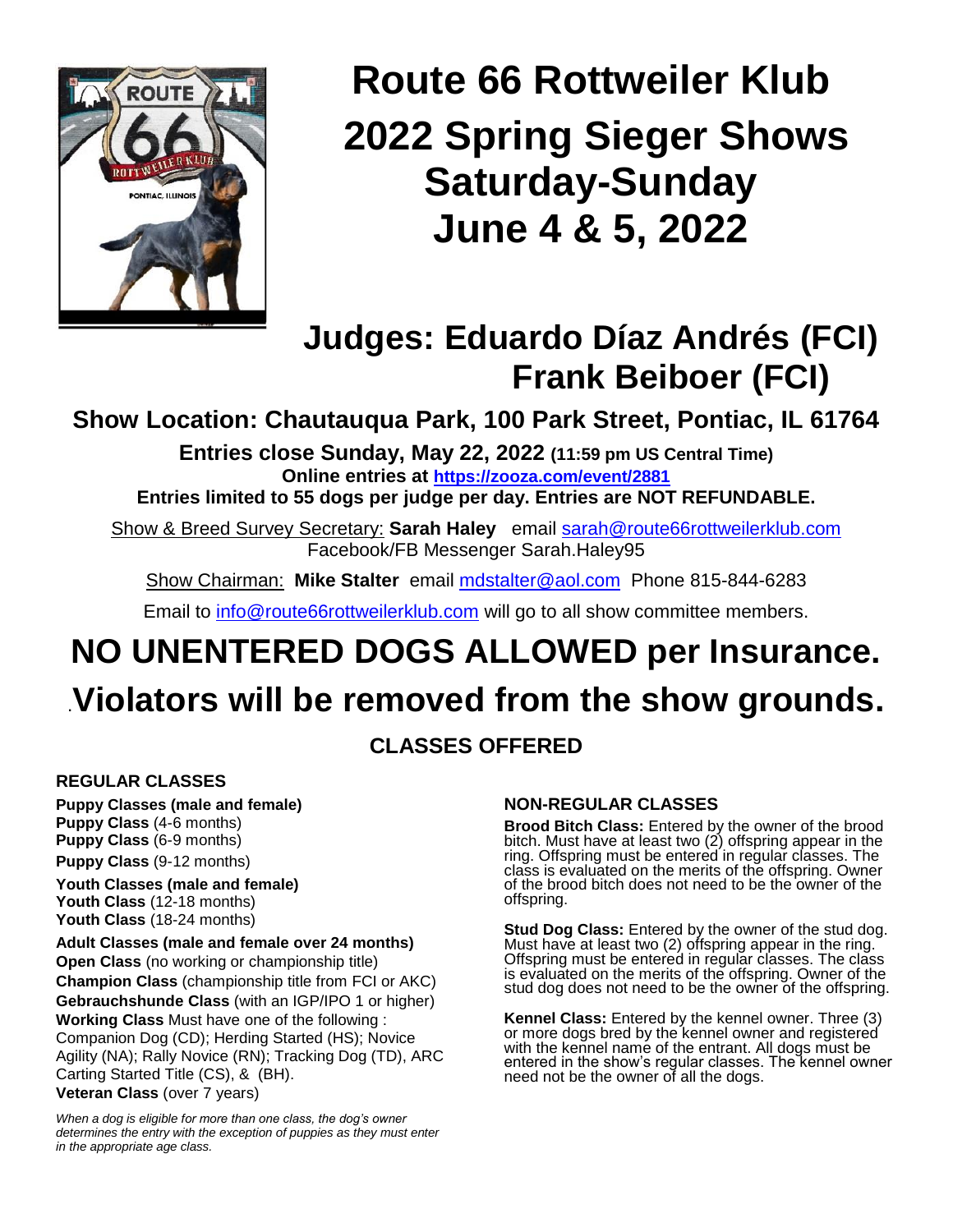#### **SCHEDULE OF EVENTS**

*SUBJECT TO CHANGE. LUNCH AND OTHER BREAKS EACH DAY AT JUDGES' DISCRETION.*

### **SHOW RATINGS**

### **Puppies (less than 1 year of age)**

VP – Very promising P – Promising S – Satisfactory NP – Not promising DQ – Disqualified

#### **Youth and Adults**

V – Excellent SG – Very good G – Good S – Satisfactory U – Unsatisfactory DQ – Disqualified

#### **Saturday, June 4, 2022**

**8:00 am** – Check in at Chautauqua Park, 100 Park St., Pontiac, IL 61764

#### *Male Puppy and Youth Classes*  **8:30 am**

**Judge: Eduardo Díaz Andrés** Males: Puppy Class 4-6 mo, Puppy Class 6-9 mo, Puppy 9-12, Youth Class 12-18 mo, Youth Class 18-24 mo

#### *Female Puppy and Youth Classes*

#### **Judge: Frank Beiboer**

Females: Puppy Class 4-6 mo, Puppy Class 6-9 mo, Puppy 9-12, Youth Class 12-18 mo, Youth Class 18-24 mo

Selection of Best Puppy Male & Best Puppy Female

Selection of Best Youth Male & Best Youth Female

#### **Lunch break at judges' discretion**

#### *Adult and Non-Regular Classes*

**Judge: Eduardo Díaz Andrés** Males: Open Class, Champion Class, Working Class, Gebrauchshunde Class, Veteran Class

**Judge: Frank Beiboer** Females: Open Class, Champion Class, Working Class, Gebrauchshunde Class, Veteran Class

**Judge: Eduardo Díaz Andrés** Non-Regular Classes: Stud Dog, Brood Bitch, Kennel Class

Selection of Best Adult Male

Selection of Best Adult Female

Selection of Best of Breed & Best of Opposite Sex (dogs eligible to compete are Best Adult Male, Best Adult Female, Best Youth Male, Best Youth Female)

**Judge's Dinner (location & time to be announced)**

#### **Sunday, June 5, 2022**

**8:00 am** – Check in at Chautauqua Park, 100 Park St., Pontiac, IL 61764

#### *Male Puppy and Youth Classes*  **8:30 am**

#### **Judge: Frank Beiboer**

Males: Puppy Class 4-6 mo, Puppy Class 6-9 mo, Puppy 9-12, Youth Class 12-18 mo, Youth Class 18-24 mo

#### *Female Puppy and Youth Classes*

**Judge: Eduardo Díaz Andrés** Females: Puppy Class 4-6 mo, Puppy Class 6-9 mo, Puppy 9-12, Youth Class 12-18 mo, Youth Class 18-24 mo

Selection of Best Puppy Male & Best Puppy Female Selection of Best Youth Male & Best Youth Female

#### **Lunch break at judges' discretion** *Adult and Non-Regular Classes*

#### **Judge: Frank Beiboer**

Males: Open Class, Champion Class, Working Class, Gebrauchshunde Class, Veteran **Class** 

#### **Judge: Eduardo Díaz Andrés**

Females: Open Class, Champion Class, Working Class, Gebrauchshunde Class, Veteran Class

#### **Judge: Frank Beiboer**

Non-Regular Classes: Stud Dog, Brood Bitch, Kennel Class

Selection of Best Adult Male

Selection of Best Adult Female

Selection of Best of Breed & Best of Opposite Sex (dogs eligible to compete are Best Adult Male, Best Adult Female, Best Youth Male, Best Youth Female)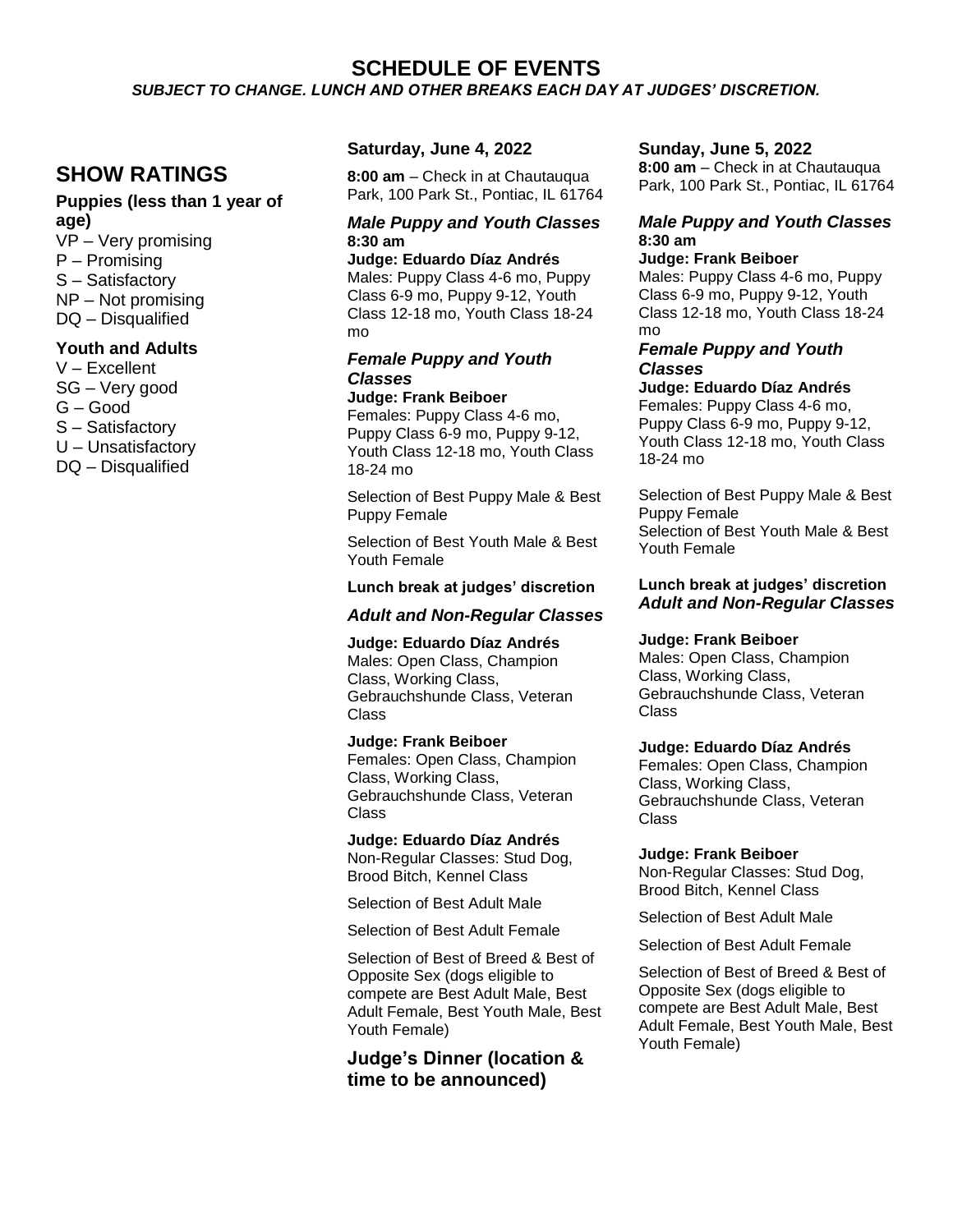## **ENTRY FEES**

Puppy Classes: \$60 Youth & Adult Classes, Non-regular Classes: \$60

Enter and pay online for all events at Zooza.com **<https://zooza.com/event/2881>**

Questions on entries? Unable to enter online? Contact show secretary Sarah Haley: email sarah@route66rottweilerklub.com, Facebook/FB Messenger Sarah.Haley95

#### **Entries close Sunday, May 22, 2022 (11:59 pm US Central Time)** *Entries are NOT REFUNDABLE*

## **CATALOG ADVERTISING**

Catalog page size 8.5" x 11". Color available for all ads. Back Cover \$150

Inside covers (verify availability): \$125

Full page ad: \$100

Ads must be high res (300-600 dpi) and print ready (PDF preferred).

Contact Mike Stalter at [mdstalter@aol.com](mailto:mdstalter@aol.com) with all advertising inquiries. Finished ads can be emailed to the same address (please use [WeTransfer.com](https://wetransfer.com/) for files over 10MB). Ads and payment must be received by **Friday, May 20, 2022.**

Pay online at **<https://zooza.com/event/2881>**

## **DONATIONS**

All donations are greatly appreciated. All donors and sponsors will be listed in the show catalog.

#### **Trophy Donations**

Best of Breed or Best of Opposite Sex: \$150 Sieger or Siegerin: \$100 Youth Sieger or Siegerin: \$100 Best Puppy Male or Female: \$100 Brood Bitch, Stud Dog or Kennel Class: \$50 Any class, 1st-4th Place: \$50

Donate online at **<https://zooza.com/event/2881>**

### **EMERGENCY VETERINARIAN – SATURDAY & SUNDAY**

Animal Emergency Clinic of McLean County, LLC 2505 E. Oakland Avenue Bloomington, IL 61701-5837 Phone: 309-665-5020 Fax: 309-665-5021 **<http://animalemergencybloomington.com/>**

Approximately 35 miles from show grounds

## **AIRPORTS**

O'Hare International Airport, Chicago, IL Midway International Airport, Chicago, IL **<https://www.flychicago.com/>**

Central Illinois Regional Airport, Bloomington, IL **<http://cira.com/>**

*It is the exhibitor's responsibility to verify accommodations available for dog transport at these airports*

#### *.***MAP**



## **DRIVING DIRECTIONS**

Show grounds address: 100 Park Street, Pontiac, IL 61764

## **PET FRIENDLY ACCOMMODATIONS**

**Please clean up after your dogs so these facilities will be available to us for future events.**

#### **Hampton Inn**

2000 Grand Prix Drive, Pontiac, IL 61764 / phone 815-844-4400 Indoor Pool, Continental Breakfast, Free Wifi, Meeting Room, Fitness Center, Non-Smoking. \$25 pet fee for dogs in room